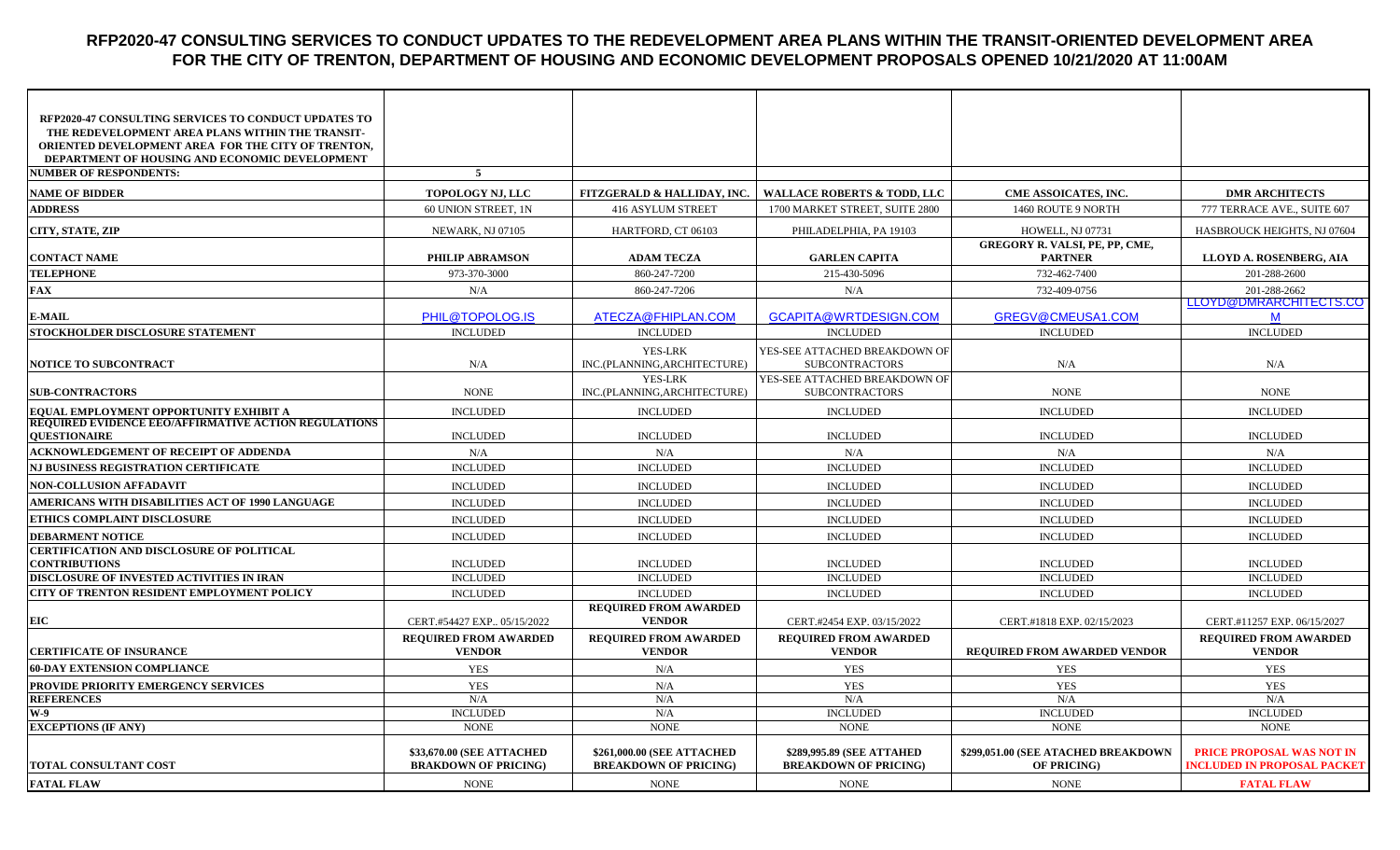| Township:                                        | Trenton, NJ                                 |                     |                       |
|--------------------------------------------------|---------------------------------------------|---------------------|-----------------------|
| Project Name:                                    | Trenton TOD Area Redevelopment Plans Update |                     |                       |
| Firm/Consultant Name:                            | <b>Topology NJ, LLC</b>                     |                     |                       |
|                                                  |                                             |                     |                       |
| 1. Direct Labor (Employee Name & Title)          | <b>Estimated Hours</b>                      | <b>Payroll Rate</b> | <b>Labor Cost</b>     |
| Annie Hindenlang, Redevelopment Planner          | 65                                          | $\zeta$<br>66.00    | \$4,290.00            |
| <b>Teun Dueling</b>                              | 74                                          | \$<br>36.00         | \$2,664.00            |
| <b>Richard Asirifi</b>                           | 45                                          | \$<br>41.00         | \$1,845.00            |
|                                                  |                                             |                     |                       |
|                                                  |                                             |                     |                       |
|                                                  |                                             |                     |                       |
|                                                  |                                             | Subtotal:           | \$8,799.00            |
| 2. Labor Overhead                                | <b>Overhead Rate</b>                        | <b>Direct Labor</b> | <b>Overhead Cost</b>  |
| Please Enter Overhead Percentage Rate as a       |                                             |                     |                       |
| decimal i.e. $(63\% = 0.63)$ or $(161\% = 1.61)$ | 1.64                                        | \$8,799.00          |                       |
|                                                  |                                             | Subtotal:           | \$14,430.36           |
|                                                  | Total Labor + Overhead:                     |                     | \$23,229.36           |
| 3. Direct Expenses (Describe)                    |                                             |                     | <b>Direct Expense</b> |
| <b>Materials for Outreach</b>                    |                                             |                     | \$6,190.00            |
| Printing                                         |                                             |                     | \$884.00              |
|                                                  |                                             | Subtotal:           | \$7,074.00            |
|                                                  | <b>Total Staff + Direct Expenses:</b>       |                     | \$3,367.00            |
| 4. Profit (10% maximum - Labor & Overhead)       |                                             |                     | <b>Estimated Cost</b> |
|                                                  |                                             | 10% Profit          | \$3,367.00            |
|                                                  | <b>Total Consultant Cost</b>                |                     | \$33.6                |
|                                                  |                                             | <b>CONTRACTOR</b>   |                       |

Authorized Signature *Philip Al*<br>Name & Title PHILIP ABRAMSOL CEO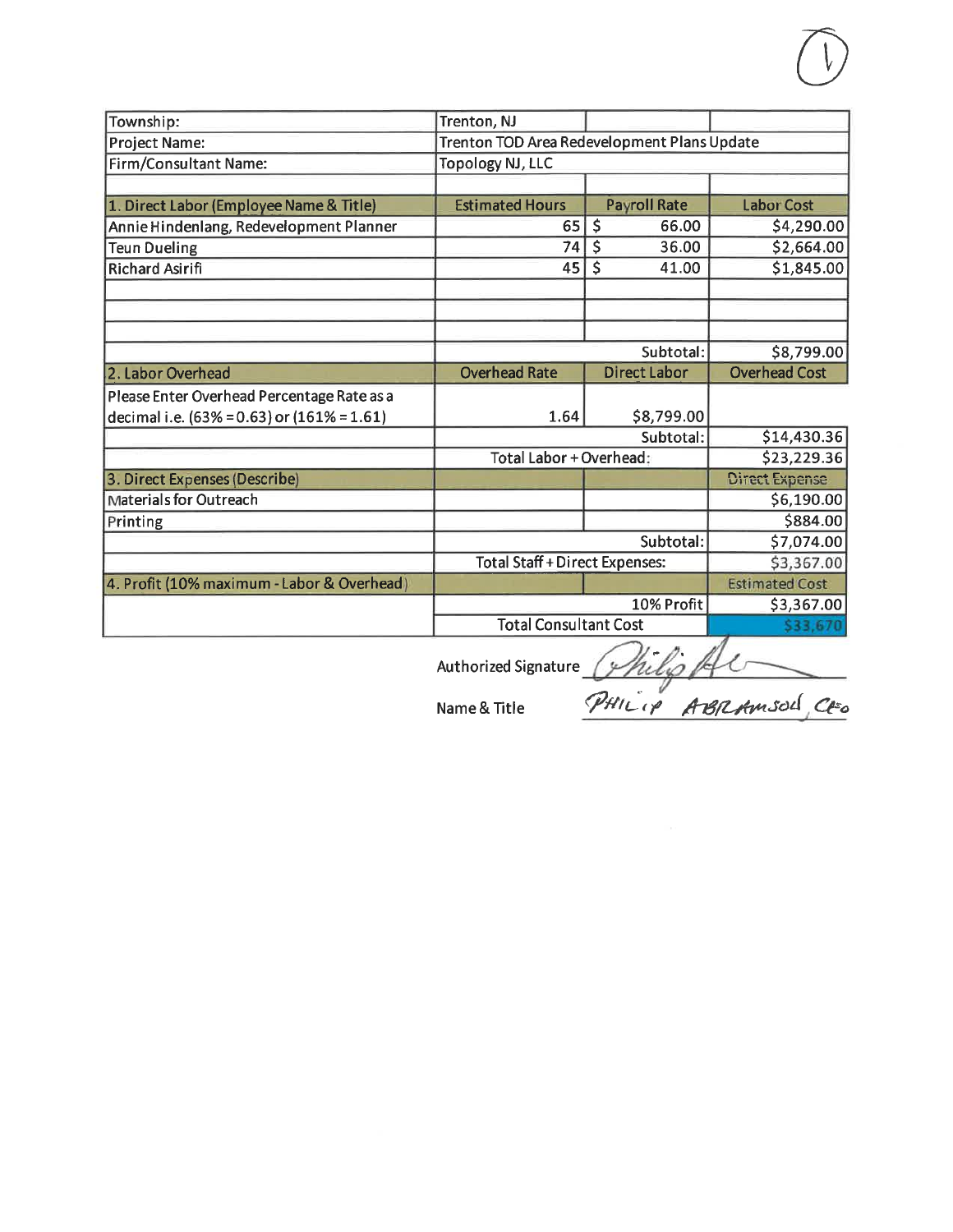| \$261,000.0  | Project Total:       |                                 |                           |        |                       |                                             |                                             |
|--------------|----------------------|---------------------------------|---------------------------|--------|-----------------------|---------------------------------------------|---------------------------------------------|
| \$86,000.00  | Subconsultant Total: |                                 |                           |        |                       |                                             |                                             |
| \$175,000.00 | Prime Total:         |                                 |                           |        |                       |                                             |                                             |
| \$1,380.90   |                      | Subtotal Di<br>rect Expenses    |                           |        |                       |                                             |                                             |
| <b>30.00</b> |                      | Computer Se<br>ervices/Graphics |                           |        |                       |                                             |                                             |
| 30.00        |                      | Postage                         |                           |        |                       |                                             |                                             |
| 00.04        |                      | Telephone                       |                           |        |                       |                                             |                                             |
| 3380.90      |                      | Travel/Per Diem                 |                           |        |                       |                                             |                                             |
| \$1,000.00   |                      | Printing/Reproduction           |                           |        |                       |                                             |                                             |
|              |                      |                                 | Direct Expenses:          |        |                       |                                             |                                             |
| \$15,783.55  |                      | $-10\%$                         | Fee:                      |        |                       |                                             |                                             |
| \$157,835.54 |                      |                                 | Subtotal Labor:           |        |                       |                                             |                                             |
| \$157,835.54 | \$97,785.50          |                                 |                           |        |                       |                                             |                                             |
| \$3,574.62   | \$2,214.62           | 162.84%                         | \$60,050.05<br>\$1,360.00 | 34.00  | 0621<br>$\frac{4}{5}$ | Technical Professional 4<br>Sub-Total Hours |                                             |
| \$8,148.04   | \$5,048.04           | 162.84%                         | \$3,100.00                | 31.00  | do                    | Technical Professional 4                    | Kelsey Kahn<br>Joaquin Brito                |
| \$3,469.49   | \$2,149.49           |                                 | \$1,320.00                | 33.00  | $\uparrow$            | Technical Professional 4                    | Nicholas Campbell                           |
| \$17,032.03  | \$10,552.03          | 162.84%                         | \$6,480.00                | 40.50  | g                     | Technical Professional 6                    | Rory Fitzgerald, AICP                       |
| \$17,326.41  | \$10,734.41          | 162.84%                         | \$6,592.00                | 41.20  | g                     | Technical Professional 6                    | Hannah Brockhaus                            |
| \$17,242.30  | \$10,682.30          | $\frac{162.84\%}{162.84\%}$     | \$6,560.00                | 41.00  | đ                     | Technical Professional 6                    | lessica Ortiz                               |
| \$5,256.6E   | \$3,256.71           | 162.84%                         | \$1,999.95                | 50.00  | $\frac{4}{5}$         | Technical Professional 7                    | Michael Ahillen, AICP                       |
| \$14,622.31  | \$9,059.11           | 162.84%                         | \$5,563.20                | 46.36  | 021                   | Technical Professional 7                    | Eric Smith                                  |
| \$27,072.52  | \$16,772.52          | 162.84%                         | \$10,300.00               | 51.50  | 200                   | Technical Professional 8                    | Adam Tecza, AICP, PP                        |
| \$32,066.27  | \$19,866.35          | 162.84%                         | \$12,199.92               | 61.00  | 200                   | Technical Professional 10                   | Ryan Walsh. AICP, PP                        |
| \$8,345.17   | \$5,170.17           | 162.84%                         | \$3,175.00                | 63.50  | SO                    | Technical Professional 10                   | Francisco Gomes, AICP, ASLA                 |
| \$3,679.71   | \$2,279.73           | 162.84%                         | 81,399.98                 | 70.00  | 20                    | Technical Professional 11                   | Chris Henry, AICP                           |
| Labor        | Cost                 | $\frac{9}{6}$                   | Labor                     | Rate   | Hours                 | Elte                                        | Name                                        |
| Total        | Overhead             | Overhead                        | Direct                    | Hourly | Total                 |                                             | Employee                                    |
|              |                      |                                 |                           |        |                       |                                             | Fitzgerald & Halliday, Inc.                 |
|              |                      |                                 |                           |        |                       |                                             | Trenton TOD Area Redevelopment Plans Update |
|              |                      |                                 |                           |        |                       |                                             | Trenton, NJ                                 |
|              |                      |                                 |                           |        |                       |                                             |                                             |

1

 $\mathbb{L}$ 

П T.

L

 $\begin{bmatrix} 1 \\ 1 \\ 0 \\ 0 \end{bmatrix}$ 

Ű

Ũ

 $\begin{bmatrix} 1 \\ 1 \end{bmatrix}$ 

U

 $\begin{array}{c} \hline \end{array}$ 

 $\begin{array}{c} \hline \end{array}$ 

IJ

 $\begin{bmatrix} \end{bmatrix}$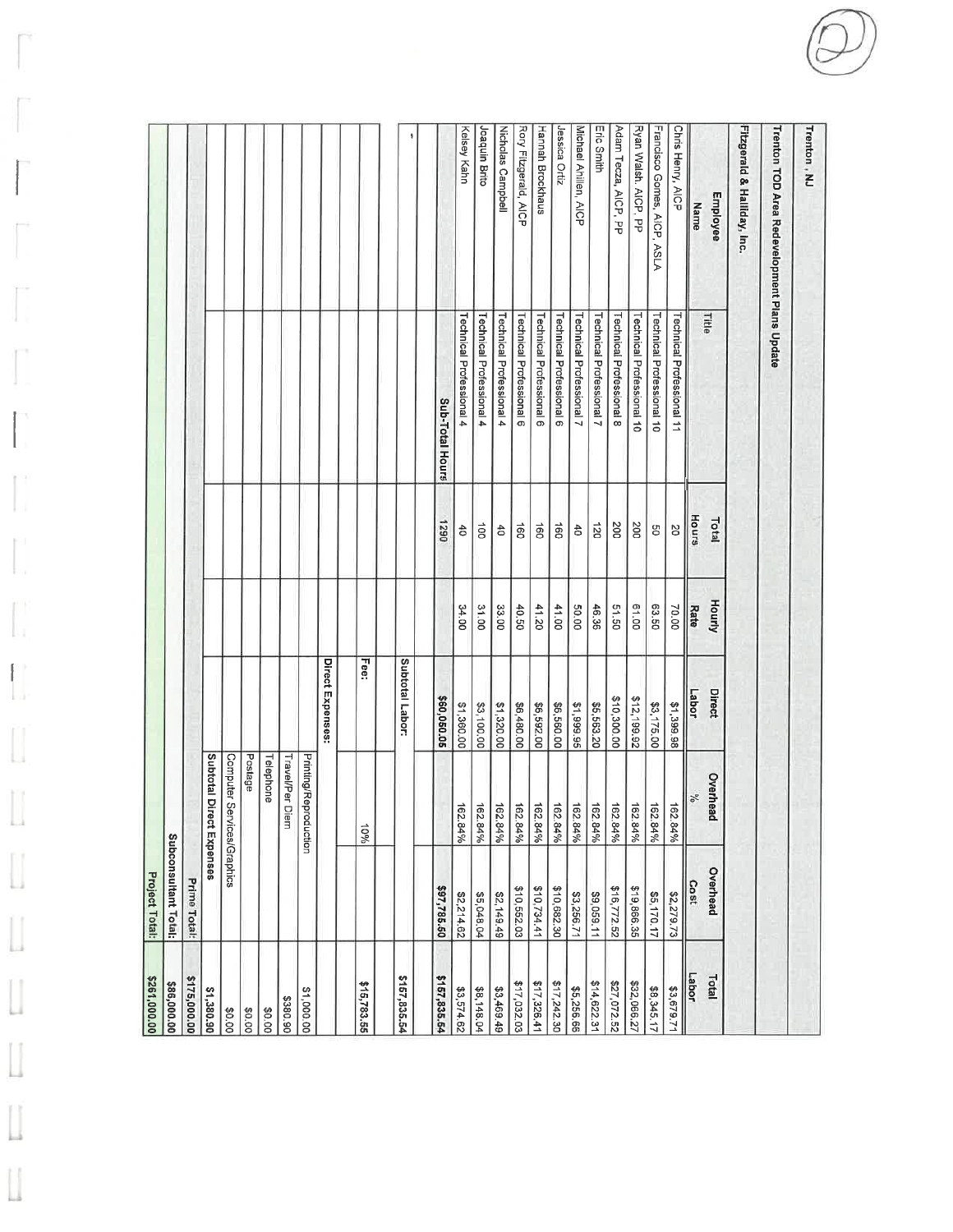| \$86,000.00 | Subconsultant Total: |                          |                  |         |           |                                             |                    |
|-------------|----------------------|--------------------------|------------------|---------|-----------|---------------------------------------------|--------------------|
| \$1,398.56  |                      | Subtotal Direct Expenses |                  |         |           |                                             |                    |
|             | raphics              | Computer Services/G      |                  |         |           |                                             |                    |
|             |                      | Postage                  |                  |         |           |                                             |                    |
|             |                      | Telephone                |                  |         |           |                                             |                    |
| \$1,398.56  |                      | Travel/Per Diem          |                  |         |           |                                             |                    |
|             |                      | Printing/Reproduction    |                  |         |           |                                             |                    |
|             |                      |                          | Direct Expenses: |         |           |                                             |                    |
| \$7,691.04  |                      | 10%                      | <b>Fee:</b>      |         |           |                                             |                    |
| \$76,910.40 |                      |                          | Subtotal Labor:  |         |           |                                             |                    |
|             |                      |                          |                  |         |           |                                             |                    |
| \$76,910.40 | \$49,442.40          |                          | \$27,468.00      |         | 809       | Sub-Total Hours                             |                    |
| \$43,736.00 | \$28,116.00          | 180.00%                  | \$15,620.00      | \$35.50 | 440       | Urban Planner / Designer                    | Danielle Lake      |
| \$4,166.40  | \$2,678.40           | 180.00%                  | \$1,488.00       | \$46.50 | 32        | Associate                                   | Chris Cosenza      |
| \$25,200.00 | \$16,200.00          | 180.00%                  | \$9,000.00       | \$75.00 | 021       | Prinicpal                                   | Nando Micale       |
| \$3,808.00  | \$2,448.00           | 180.00%                  | \$1,360.00       | \$85.00 | $\vec{a}$ | Principal                                   | Jim Constatnine    |
| Labor       | Cost                 | $\mathcal{N}_{0}$        | Labor            | $Rate*$ | Hours     |                                             | Name               |
| Total       | Overhead             | Overhead **              | Direct           | Hourly  | Total     | <b>Title</b>                                | Employee           |
|             |                      |                          |                  |         |           |                                             | Subconsultant: LRK |
|             |                      |                          |                  |         |           | Trenton TOD Area Redevelopment Plans Update |                    |
|             |                      |                          |                  |         |           |                                             | Trenton, NJ        |

\*\* Standard Overhead %

 $\overline{\phantom{a}}$ 

ľ,

 $\begin{bmatrix} 1 \\ 1 \\ 2 \end{bmatrix}$ 

 $\begin{array}{c} \hline \end{array}$ 

 $\begin{bmatrix} 1 \\ 2 \end{bmatrix}$ 

 $\begin{bmatrix} 1 \\ 1 \end{bmatrix}$ 

 $\begin{bmatrix} 1 \\ 1 \end{bmatrix}$ 

 $\begin{bmatrix} 1 \\ 1 \\ 2 \end{bmatrix}$ 

 $\begin{bmatrix} \phantom{-} \\ \phantom{-} \end{bmatrix}$ 

 $\begin{bmatrix} 1 \\ 0 \\ 0 \\ 0 \end{bmatrix}$ 

 $\mathop{\bigsqcup}$ 

\* Estimated 2021 Hourly Rate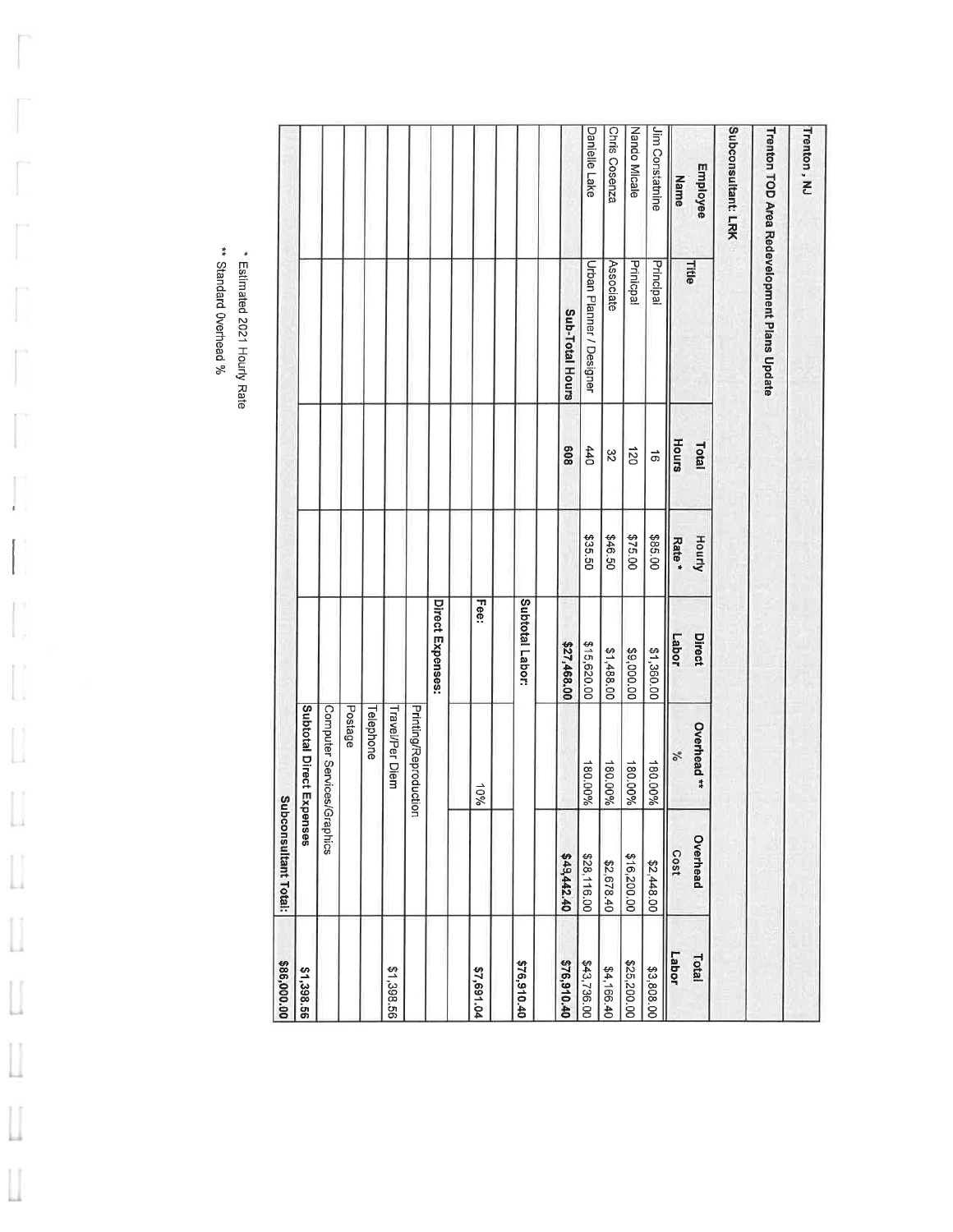#### **PROVIDE A LIST SUB-CONTRACTORS** COPY OF LICENSES SUBMITTED WITH BID

#### (MANDATORY IF APPLICABLE)

| NAME LRK Inc.                                                          |
|------------------------------------------------------------------------|
| ADDRESS Public Ledger Building, Suite 756, 105 S. Independence Mall W. |
| CITY, STATE, ZIP Philadelphia, PA 19106                                |
| TELEPHONE: 267-804-7040                                                |
| FAX NO.                                                                |
| <b>TRADE planning, architecture</b>                                    |
| LICENSE NO. Nando Micale (21Al01221500), Jim Constantine               |
| (33LI00398200), Christopher Cosensza (33LI00634400)                    |
| <b>NAME</b>                                                            |
| <b>ADDRESS</b>                                                         |
| CITY, STATE, ZIP                                                       |
| <b>TELEPHONE:</b>                                                      |
| FAX NO.                                                                |
| <b>TRADE</b>                                                           |
| LICENSE NO.                                                            |
| <b>NAME</b>                                                            |
| <b>ADDRESS</b>                                                         |
| CITY, STATE, ZIP                                                       |
| <b>TELEPHONE:</b>                                                      |
| FAX NO.                                                                |
| <b>TRADE</b>                                                           |
| LICENSE NO.                                                            |
| <b>NAME</b>                                                            |
| <b>ADDRESS</b>                                                         |
| CITY, STATE, ZIP                                                       |
| <b>TELEPHONE:</b>                                                      |
| FAX NO.                                                                |
| <b>TRADE</b>                                                           |
| LICENSE NO.                                                            |
| <b>NAME</b>                                                            |
| <b>ADDRESS</b>                                                         |
| CITY, STATE, ZIP                                                       |
| <b>TELEPHONE:</b>                                                      |
| FAX NO.                                                                |
| TRADE                                                                  |
| LICENSE NO.                                                            |

 $\mathbf{I}$ 

RFP2020-47 CONSULTING SERVICES TO CONDUCT UPDATES TO THE REDEVELOPMENT AREA PLANS WITHIN THE TRANSIT-ORIENTED DEVELOPMENT AREA OF THE CITY OF TRENTON - 10-21-2020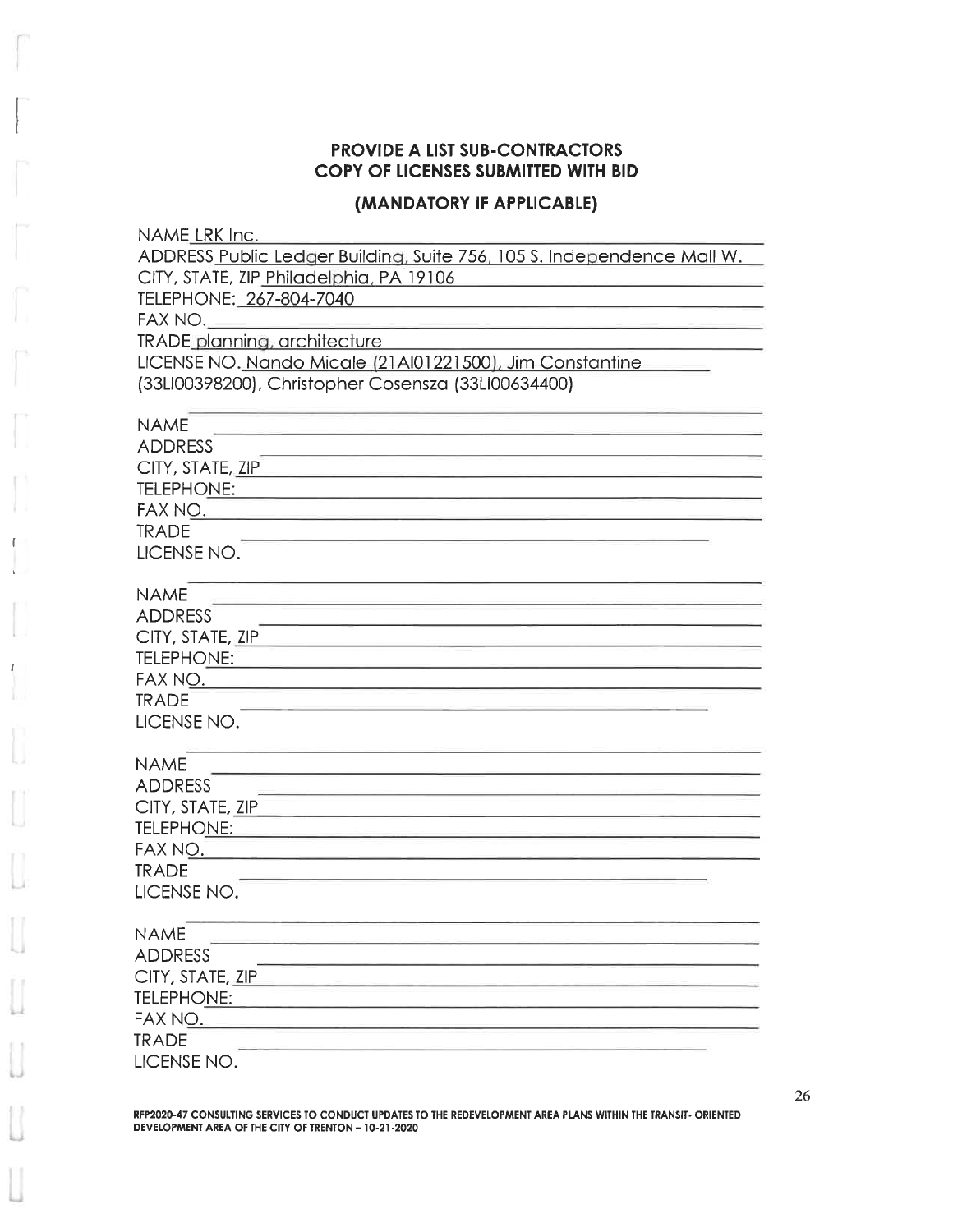

## **Total Costs**

Wallace Roberts & Todd

Urbane Development

Kittelson & Associates

**Brownfield Redevelopment Solutions** 

Wilentz, Goldman & Spitzer, P.A.

\$180,318.97

\$42,594.48

\$32,032.44

\$25,000

\$10,050

## \$289,995.89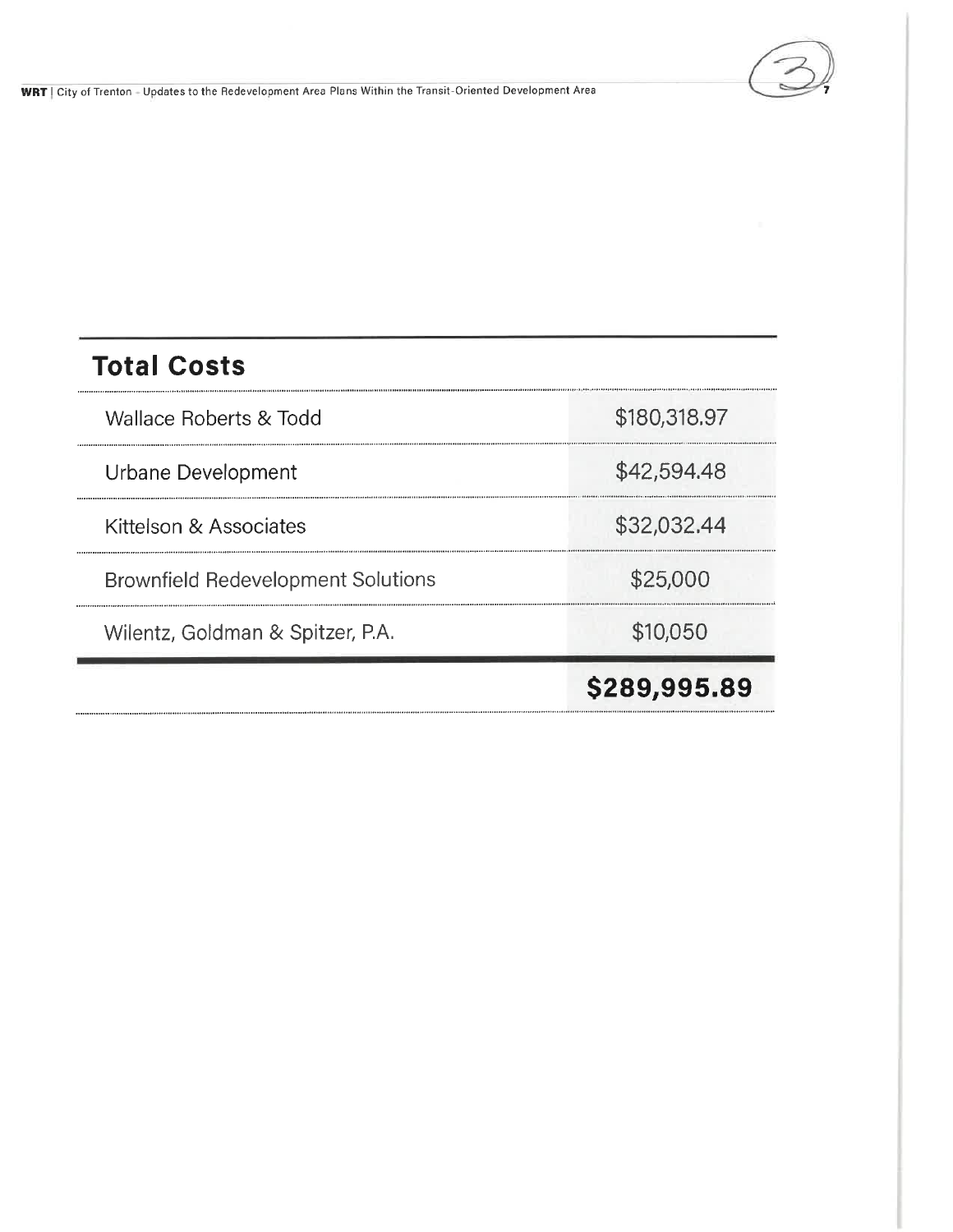# **COST PROPOSALS**

#### **CONSULTANT COST PROPOSAL - APPENDIX A**

Township: **Project Name:** 

Trenton, NJ

Trenton TOD Area Redevelopment Plans Update

Wallace Roberts & Todd, LLC / WRT

Firm/Consultant Name:

| 计自动控制 医阿尔德氏征 医骨下的<br>1. Direct Labor (Employee Name & Title)                                   | aşî:<br>$\overline{\mathcal{M}}_{\mathcal{B}_{\mathcal{A}}}$<br><b>Estimated Hours</b> | $\begin{bmatrix} \mathbf{v} & \mathbf{v} & \mathbf{v} & \mathbf{v} & \mathbf{v} & \mathbf{v} \\ \mathbf{v} & \mathbf{v} & \mathbf{v} & \mathbf{v} & \mathbf{v} & \mathbf{v} \end{bmatrix} \mathbf{v} = \mathbf{v} \begin{bmatrix} \mathbf{v} & \mathbf{v} & \mathbf{v} & \mathbf{v} \\ \mathbf{v} & \mathbf{v} & \mathbf{v} & \mathbf{v} \end{bmatrix} \mathbf{v} = \mathbf{v} \begin{bmatrix} \mathbf{v} & \mathbf{v} & \mathbf{v} & \mathbf{v$<br><b>Payroll Rate</b> | $3 - 3 - 3$<br><b>Labor Cost</b>                                        |
|------------------------------------------------------------------------------------------------|----------------------------------------------------------------------------------------|-------------------------------------------------------------------------------------------------------------------------------------------------------------------------------------------------------------------------------------------------------------------------------------------------------------------------------------------------------------------------------------------------------------------------------------------------------------------------|-------------------------------------------------------------------------|
| Woo Kim, Advising Principal, PP, ACIP                                                          | 62                                                                                     | \$75                                                                                                                                                                                                                                                                                                                                                                                                                                                                    | 4,650<br>\$                                                             |
| Garlen Capita, Professional in Charge                                                          | 135                                                                                    | \$62                                                                                                                                                                                                                                                                                                                                                                                                                                                                    | 8.370<br>\$<br>٠                                                        |
| Nancy O'Neill, Project Manager, Planner, AICP                                                  | 414                                                                                    | \$42                                                                                                                                                                                                                                                                                                                                                                                                                                                                    | 17.388<br>\$<br>¥.                                                      |
| William Wellington, Urban Designer + Planner                                                   | 153                                                                                    | \$33                                                                                                                                                                                                                                                                                                                                                                                                                                                                    | 5,049<br>\$                                                             |
| lingran Yu, Landcape Architect / Amie Patel, Urban Designer                                    | 781                                                                                    | \$26                                                                                                                                                                                                                                                                                                                                                                                                                                                                    | 20,306<br>\$                                                            |
|                                                                                                |                                                                                        |                                                                                                                                                                                                                                                                                                                                                                                                                                                                         | \$                                                                      |
|                                                                                                |                                                                                        | Subtotal                                                                                                                                                                                                                                                                                                                                                                                                                                                                | Ś<br>55,763                                                             |
| 2. Labor Overhead                                                                              | <b>Overhead Rate</b>                                                                   | <b>Direct Labor</b>                                                                                                                                                                                                                                                                                                                                                                                                                                                     | 4.4.<br><b>Overhead Cost</b>                                            |
|                                                                                                | 190%                                                                                   | 55,763<br>\$                                                                                                                                                                                                                                                                                                                                                                                                                                                            | 105,950<br>\$                                                           |
| Please Enter Overhead Percentage Rate as a decimal i.e.<br>$(63\% = 0.63)$ or $(161\% = 1.61)$ |                                                                                        | <b>Subtotal</b>                                                                                                                                                                                                                                                                                                                                                                                                                                                         | 105,950<br>\$                                                           |
|                                                                                                | <b>TOTAL LABOR + OVERHEAD</b>                                                          |                                                                                                                                                                                                                                                                                                                                                                                                                                                                         | 161,713<br>\$                                                           |
| 3. Direct Expenses (Describe)                                                                  |                                                                                        | ्र स्थान<br>स                                                                                                                                                                                                                                                                                                                                                                                                                                                           | <b>Direct Expense</b>                                                   |
| Travel (mileage); Per Diem; Community meeting materials; Printing; Misc.                       |                                                                                        |                                                                                                                                                                                                                                                                                                                                                                                                                                                                         | 2.480                                                                   |
|                                                                                                |                                                                                        |                                                                                                                                                                                                                                                                                                                                                                                                                                                                         |                                                                         |
|                                                                                                |                                                                                        | <b>Subtotal</b>                                                                                                                                                                                                                                                                                                                                                                                                                                                         | 2,435<br>s                                                              |
|                                                                                                | <b>TOTAL STAFF + DIRECT EXPENSES</b>                                                   |                                                                                                                                                                                                                                                                                                                                                                                                                                                                         | 164,148<br>\$                                                           |
| 4. Profit (10% maximum - Labor & Overhead)                                                     |                                                                                        |                                                                                                                                                                                                                                                                                                                                                                                                                                                                         | $\begin{pmatrix} 1 & 1 \\ 1 & 1 \end{pmatrix}$<br><b>Estimated Cost</b> |
|                                                                                                |                                                                                        | $10\%$ Profit $\frac{1}{2}$                                                                                                                                                                                                                                                                                                                                                                                                                                             | 16,171.27                                                               |
|                                                                                                | <b>TOTAL CONSULTANT COST</b>                                                           |                                                                                                                                                                                                                                                                                                                                                                                                                                                                         | 190,318 %                                                               |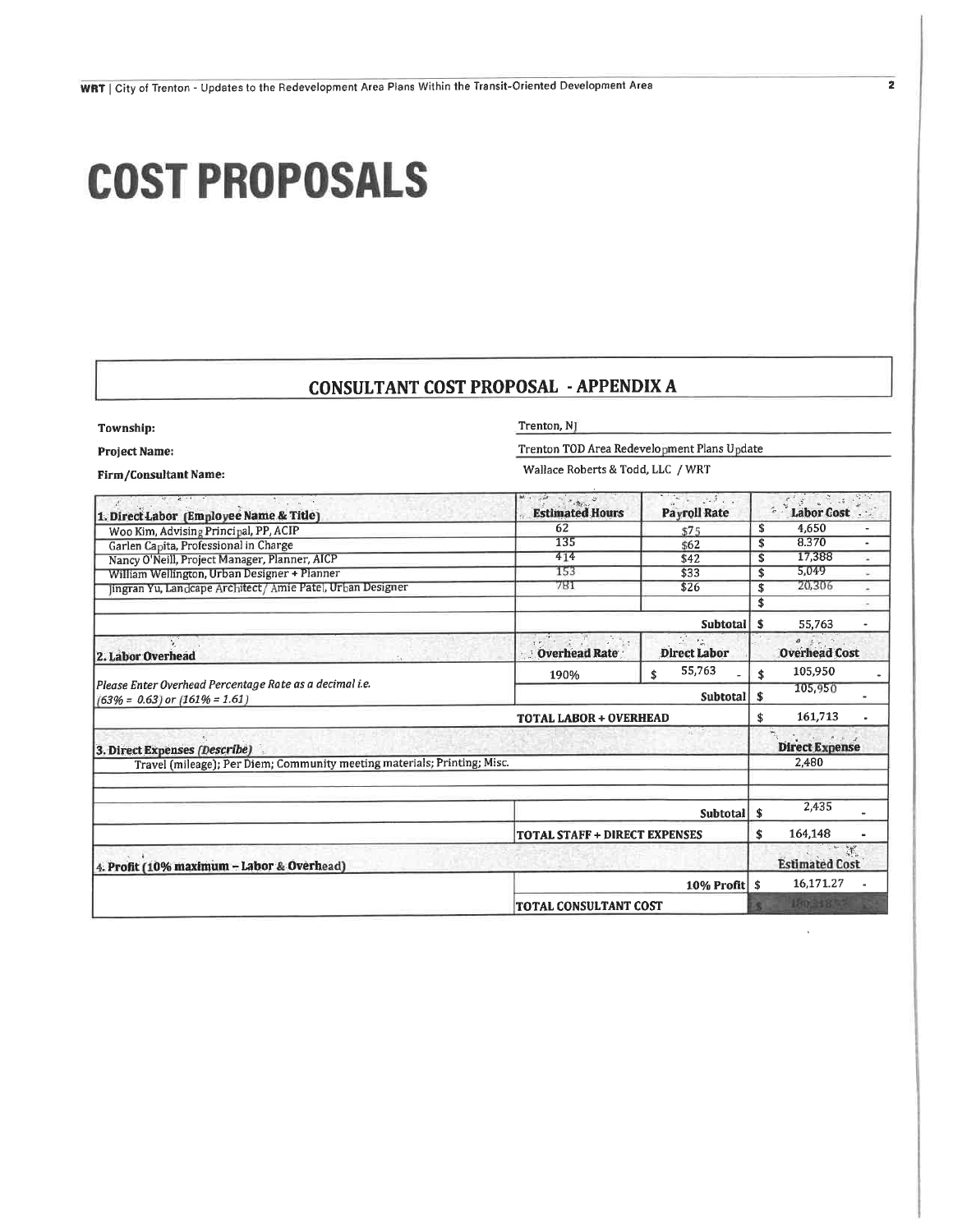1700 Market Street, Suite 2800 Philadelphia, PA 19103 wkim@wrtdesign.com 215.430.5060



## **COST PROPOSAL FOR UPDATES TO THE REDEVELOPMENT AREA PLANS WITHIN THE TRANSIT-ORIENTED DEVELOPMENT AREA**



SUBMITTED BY: WRT with Urbane Development, Kittelson & Associates, Inc., BRS, Inc. and Wilentz, Goldman & Spitzer (Robert Beckelman)

10.21.2020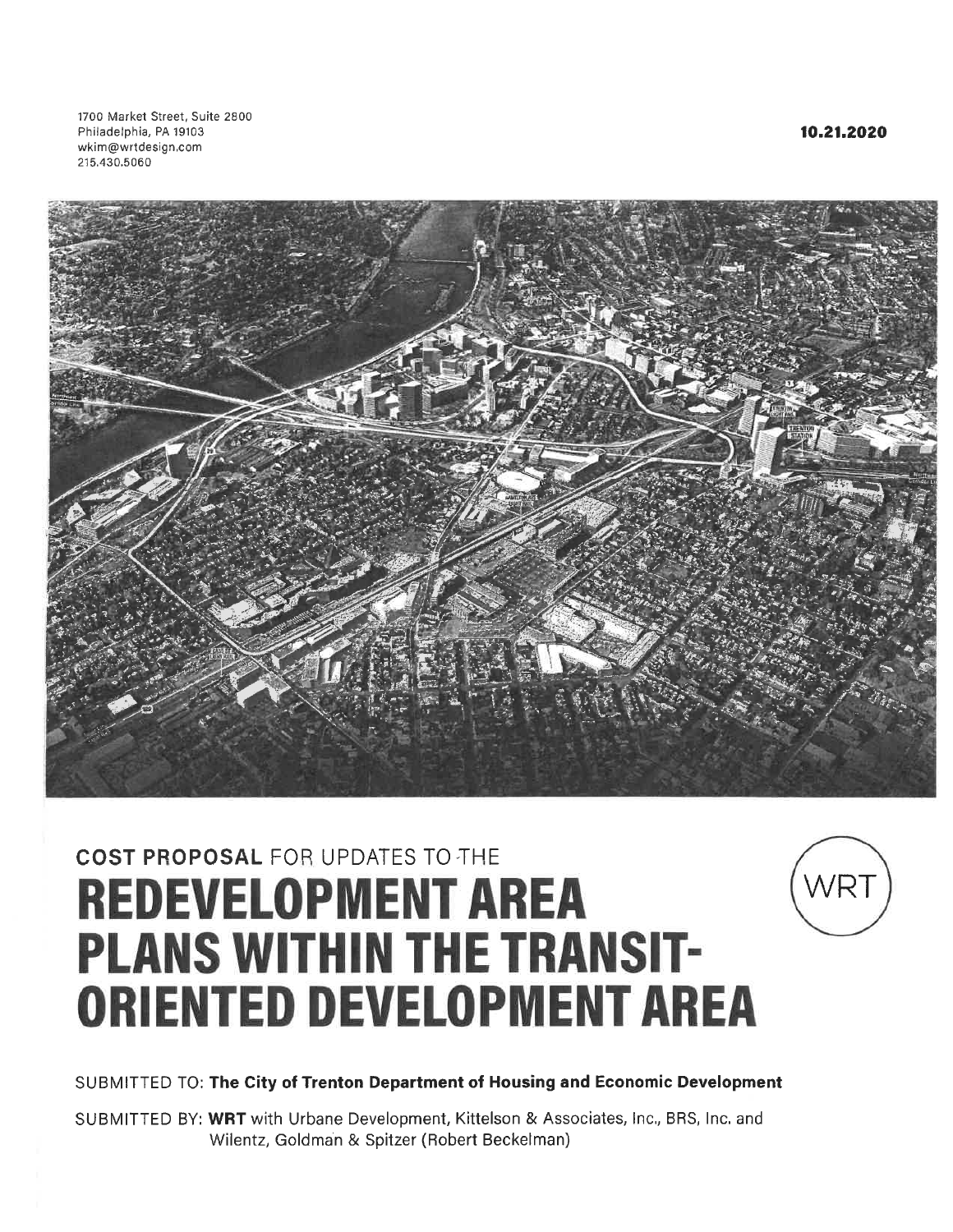$\sim 2.1$ 

 $\overline{\mathbf{4}}$ 

| Township:                                                                                      | Trenton, NJ<br>Trenton TOD Area Redevelopment Plans Update |                     |                             |
|------------------------------------------------------------------------------------------------|------------------------------------------------------------|---------------------|-----------------------------|
| <b>Project Name:</b>                                                                           |                                                            |                     |                             |
| <b>Firm/Consultant Name:</b>                                                                   | Kittelson & Associates                                     |                     |                             |
| 1. Direct Labor (Employee Name & Title)                                                        | <b>Estimated Hours</b>                                     | <b>Payroll Rate</b> | <b>Labor Cost</b>           |
| Yolanda Takesian, Principal Planner                                                            | 15                                                         | \$62                | 931<br>\$<br>٠              |
| Laura Ahramjian, Project Manager, Planner                                                      | $\overline{72}$                                            | \$56                | 4.009<br>$\hat{\mathbf{s}}$ |
| Aditva Inamdar, Urban Designer, Planner                                                        | 50                                                         | \$44                | 2,195<br>\$                 |
| Mateo Van Thienen, Transportation Analyst                                                      | 76                                                         | \$32                | 2.441<br>\$<br>٠            |
|                                                                                                |                                                            |                     | \$                          |
|                                                                                                |                                                            |                     | \$<br>٠                     |
|                                                                                                |                                                            | Subtotal \$         | 9,575<br>۷                  |
| 2. Labor Overhead                                                                              | <b>Overhead Rate</b>                                       | <b>Direct Labor</b> | <b>Overhead Cost</b>        |
|                                                                                                | 203%                                                       | \$9,575             | 19,472<br>\$                |
| Please Enter Overhead Percentage Rate as a decimal i.e.<br>$(63\% = 0.63)$ or $(161\% = 1.61)$ |                                                            | <b>Subtotal</b>     | 19,472<br><sup>\$</sup>     |
|                                                                                                | <b>TOTAL LABOR + OVERHEAD</b>                              | 29,047<br>\$        |                             |
| 3. Direct Expenses (Describe)                                                                  |                                                            |                     | <b>Direct Expense</b>       |
| Travel (mileage); Per Diem; Printing for Community Meetings; Miscellaneous                     |                                                            |                     | \$81                        |
|                                                                                                |                                                            |                     |                             |
|                                                                                                |                                                            | <b>Subtotal</b>     | - 81<br>Ŝ.                  |
|                                                                                                | <b>TOTAL STAFF + DIRECT EXPENSES</b>                       |                     | \$29,128<br>۰.              |
| 4. Profit (10% maximum - Labor & Overhead)                                                     |                                                            |                     | <b>Estimated Cost</b>       |
|                                                                                                |                                                            | 10% Profit \$2,904  |                             |
|                                                                                                | <b>TOTAL CONSULTANT COST</b>                               |                     | \$32.032.40                 |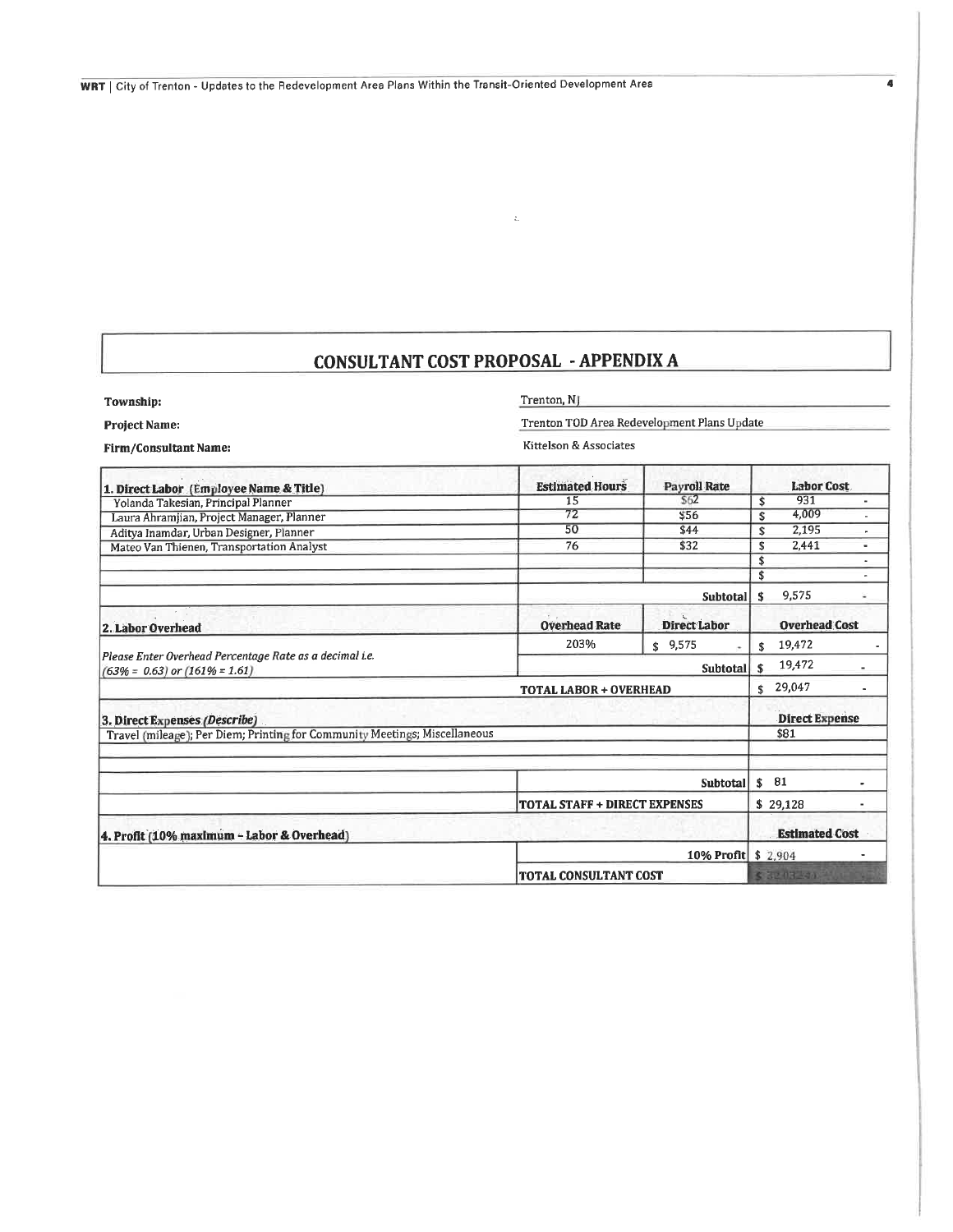| Township: |  |
|-----------|--|
|           |  |

Project Name:

Trenton, NJ

Trenton TOD Area Redevelopment Plans Update

Firm/Consultant Name: Urbane Development Group LTD

| 1. Direct Labor (Employee Name & Title)                 | <b>Estimated Hours</b>               | <b>Payroll Rate</b>         |     | <b>Labor Cost</b>       |
|---------------------------------------------------------|--------------------------------------|-----------------------------|-----|-------------------------|
| James Johnson-Piett, CEO & Principal                    | 3                                    | \$333.33                    | \$  | $1000 -$                |
| Naim Brown, Director of Place-based Investment          | 24                                   | \$241.74                    | \$  | $5778 -$                |
| Androniki Lagos, Senior Consultant                      | 63                                   | \$185.15                    | \$  | 11666-                  |
| Abdul Elias, Consultant                                 | 47                                   | \$129.63                    | \$  | $6093 -$                |
| Cokie Nanka, Associate                                  | 35                                   | \$70.37                     | Ś   | $2463 -$                |
|                                                         |                                      |                             | \$  |                         |
|                                                         |                                      | <b>Subtotal</b>             | -\$ | 27000                   |
| 2. Labor Overhead                                       | <b>Overhead Rate</b>                 | <b>Direct Labor</b>         |     | <b>Overhead Cost</b>    |
| Please Enter Overhead Percentage Rate as a decimal i.e. | 1.35                                 | 27000<br>\$                 | \$  | 9450                    |
| $(63\% = 0.63)$ or $(161\% = 1.61)$                     |                                      | Subtotal                    | \$  | 36450<br>$\blacksquare$ |
|                                                         | <b>TOTAL LABOR + OVERHEAD</b>        |                             | \$  | 36450                   |
| 3. Direct Expenses (Describe)                           |                                      |                             |     | <b>Direct Expense</b>   |
| Data Purchase                                           |                                      |                             |     | \$500                   |
| Travel                                                  |                                      |                             |     | \$1000                  |
| Focus Group/Roundtable Costs                            |                                      |                             |     | \$1000                  |
|                                                         |                                      | Subtotal                    | -S  | 2,500.00                |
|                                                         | <b>TOTAL STAFF + DIRECT EXPENSES</b> |                             | \$  | 38,950                  |
| 4. Profit (10% maximum - Labor & Overhead)              |                                      |                             |     | <b>Estimated Cost</b>   |
|                                                         |                                      | $10\%$ Profit $\frac{1}{3}$ |     | 3644-95                 |
|                                                         | TOTAL CONSULTANT COST                |                             |     | 42,594.48               |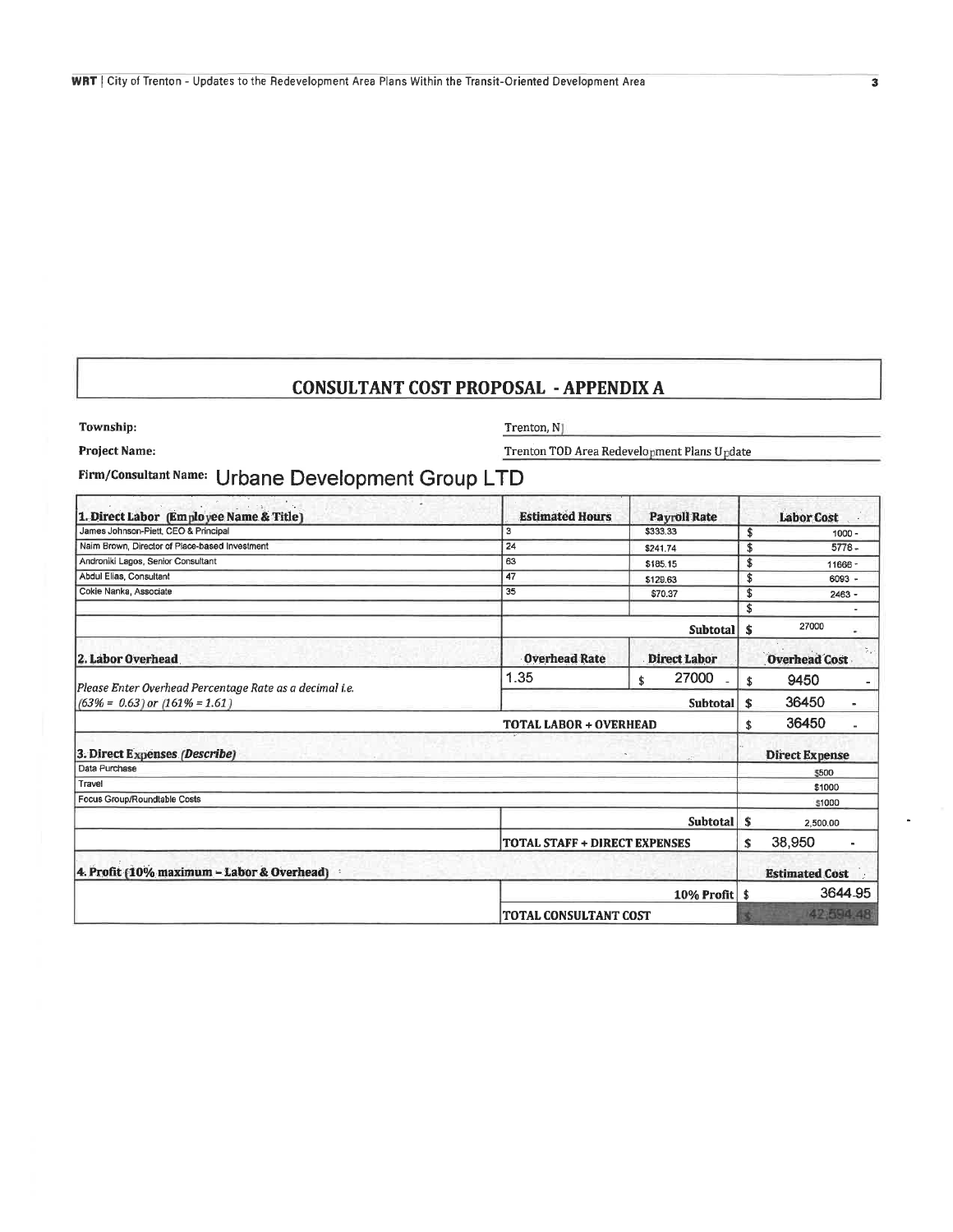| Township: |  |
|-----------|--|

J.

Trenton, NJ

Project Name:

Trenton TOD Area Redevelopment Plans Update Wilentz, Goldman & Spitzer, P.A.

Firm/Consultant Name:

| 1. Direct Labor (Employee Name & Title).                                                       | <b>Estimated Hours</b>        | <b>Payroll Rate</b> | <b>Labor Cost</b>     |
|------------------------------------------------------------------------------------------------|-------------------------------|---------------------|-----------------------|
| Robert Beckleman, Attorney/Shareholder                                                         | 30                            | \$335               | 10,050<br>\$<br>۰     |
|                                                                                                |                               |                     | \$<br>۰               |
|                                                                                                |                               |                     | \$<br>٠               |
|                                                                                                |                               |                     | \$<br>۰               |
|                                                                                                |                               |                     | \$<br>٠               |
|                                                                                                |                               |                     | \$<br>$\blacksquare$  |
|                                                                                                |                               | Subtotal            | \$                    |
| 2. Labor Overhead                                                                              | <b>Overhead Rate</b>          | <b>Direct Labor</b> | <b>Overhead Cost</b>  |
|                                                                                                |                               | \$                  | \$                    |
| Please Enter Overhead Percentage Rate as a decimal i.e.<br>$(63\% = 0.63)$ or $(161\% = 1.61)$ |                               | <b>Subtotal</b>     | Ŝ.                    |
|                                                                                                | <b>TOTAL LABOR + OVERHEAD</b> |                     | \$<br>۰               |
| 3. Direct Expenses (Describe)                                                                  |                               |                     | <b>Direct Expense</b> |
|                                                                                                |                               |                     |                       |
|                                                                                                |                               | Subtotal            | -\$                   |
|                                                                                                | TOTAL STAFF + DIRECT EXPENSES |                     | \$                    |
| 4. Profit (10% maximum - Labor & Overhead)                                                     |                               |                     | <b>Estimated Cost</b> |
|                                                                                                |                               | 10% Profit          | -\$                   |
|                                                                                                | <b>TOTAL CONSULTANT COST</b>  |                     | 10,056                |

\* Reduced rate for Municipal Clients Approved

 $\overline{\bf 6}$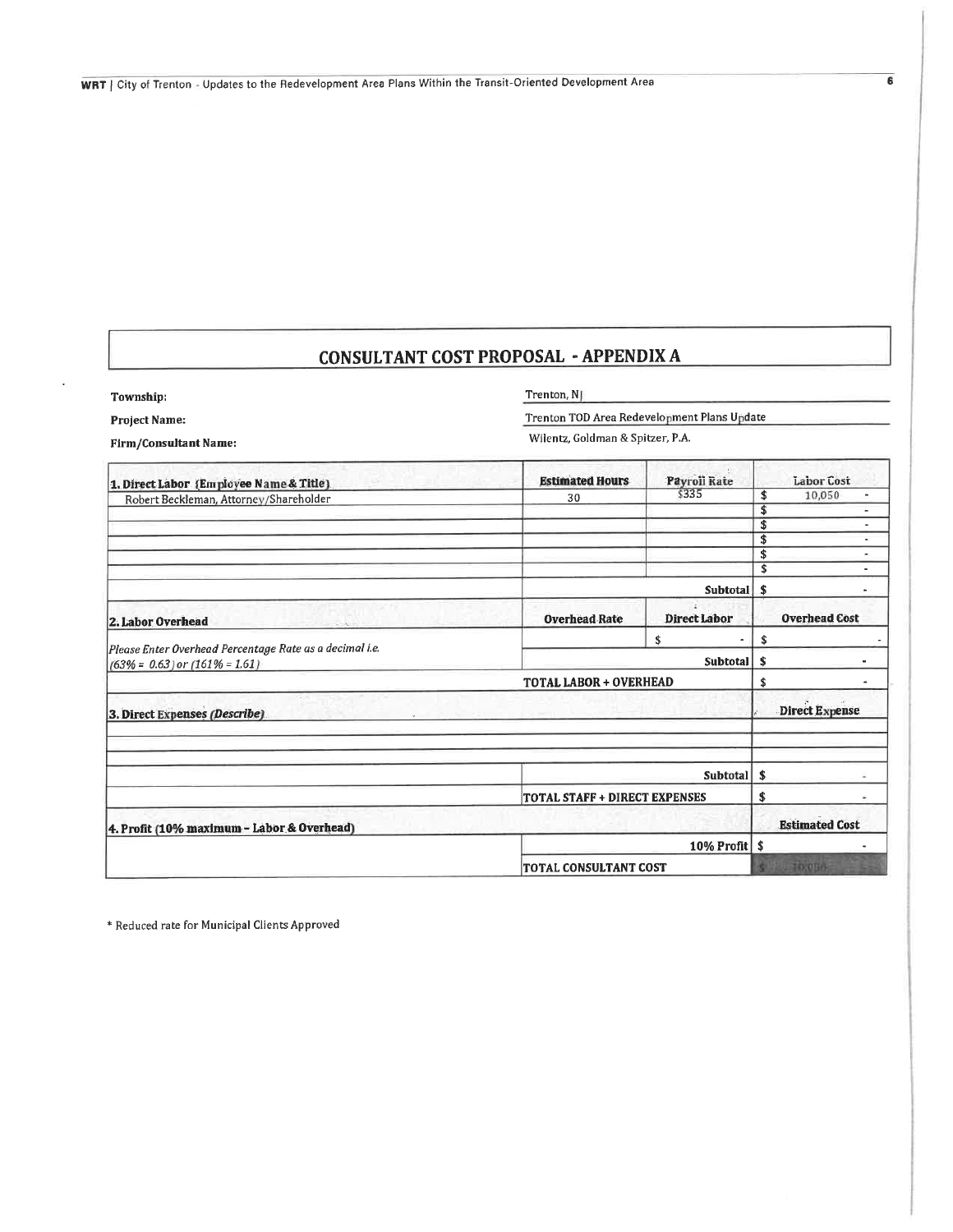| Township:                                               | Trenton, NJ<br>Trenton TOD Area Redevelopment Plans Update |                             |                       |
|---------------------------------------------------------|------------------------------------------------------------|-----------------------------|-----------------------|
| <b>Project Name:</b>                                    |                                                            |                             |                       |
| <b>Firm/Consultant Name:</b>                            | BRS, Inc.                                                  |                             |                       |
| 1. Direct Labor (Employee Name & Title)                 | <b>Estimated Hours</b>                                     | <b>Payroll Rate</b>         | <b>Labor Cost</b>     |
| Leah Yasenchak, Principal                               | 38                                                         | \$55                        | \$<br>2,090           |
| Katie Rose Imbriano, Supervisory Planner, AICP/PP       | 43                                                         | \$45                        | \$<br>1.944           |
| Megan Stanley, Staff Planner, AICP/PP                   | 50                                                         | \$36                        | \$<br>1.944           |
| lames Charles, Environmental Project Manager, LSRP      | 20                                                         | \$45                        | \$<br>899             |
| Alicia Flammia, Environmental Project Manager           | 35                                                         | \$44                        | \$<br>1,529           |
|                                                         |                                                            |                             | \$                    |
|                                                         |                                                            | <b>Subtotal</b>             | 8,405<br>\$           |
| 2. Labor Overhead                                       | <b>Overhead Rate</b>                                       | <b>Direct Labor</b>         | <b>Overhead Cost</b>  |
| Please Enter Overhead Percentage Rate as a decimal i.e. | 1.58                                                       | 8.405<br>\$                 | \$<br>13,281          |
| $(63\% = 0.63)$ or $(161\% = 1.61)$                     |                                                            | <b>Subtotal</b>             | \$                    |
|                                                         | TOTAL LABOR + OVERHEAD                                     |                             | 21,686<br>\$          |
| 3. Direct Expenses (Describe)                           |                                                            |                             | <b>Direct Expense</b> |
| Mileage for travel to and from on site meetings         |                                                            |                             | \$624                 |
| Copying expenses for environmental file reviews         |                                                            |                             |                       |
|                                                         |                                                            | <b>Subtotal</b>             | $\mathbf{s}$<br>522   |
|                                                         | <b>TOTAL STAFF + DIRECT EXPENSES</b>                       |                             | \$<br>22,831          |
| 72.<br>4. Profit (10% maximum - Labor & Overhead)       |                                                            |                             | <b>Estimated Cost</b> |
|                                                         |                                                            | $10\%$ Profit $\frac{1}{5}$ | 2,168.59              |
|                                                         | TOTAL CONSULTANT COST                                      |                             | $\sim 25000$          |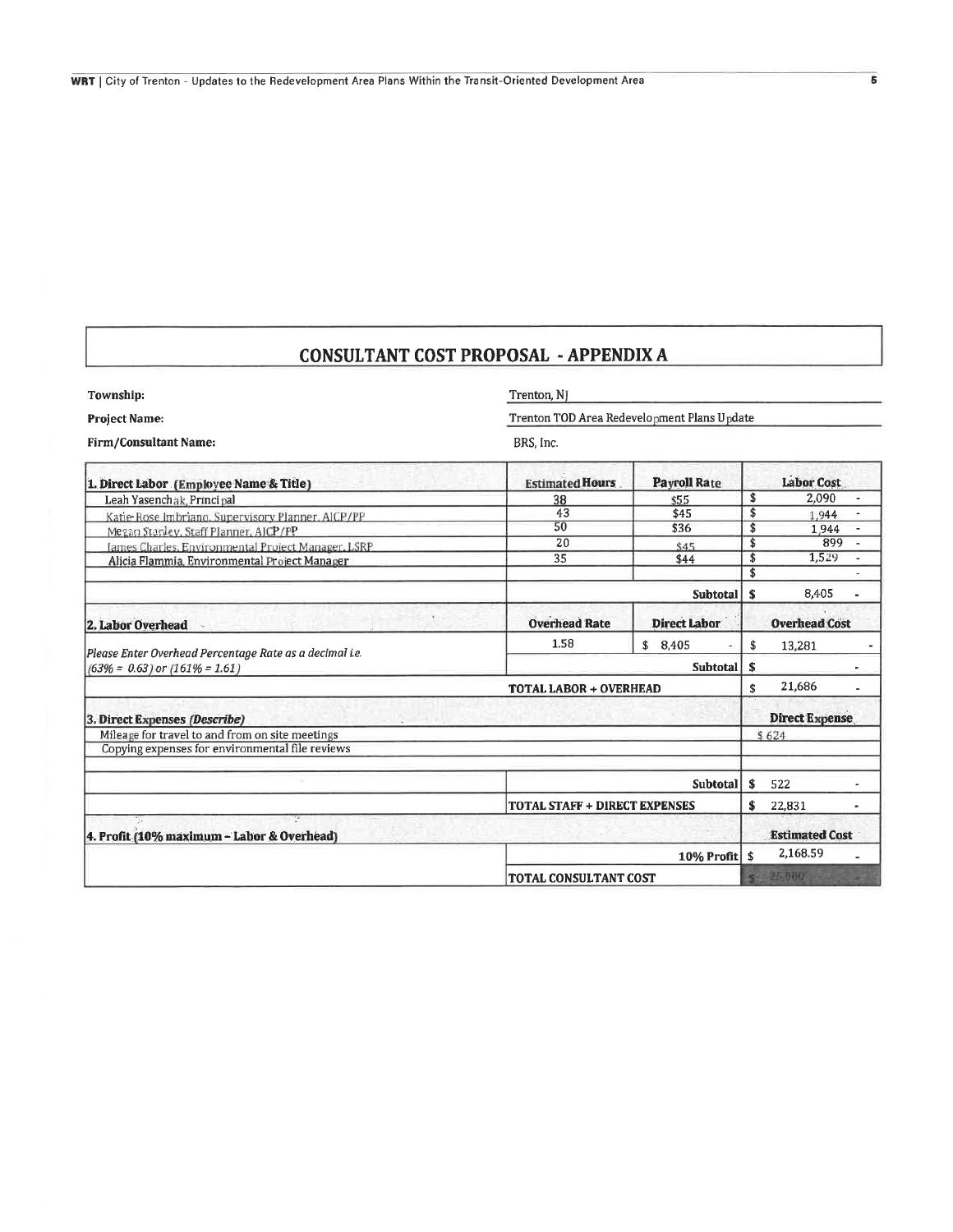### **PROVIDE A LIST SUB-CONTRACTORS** COPY OF LICENSES SUBMITTED WITH BID

## (MANDATORY IF APPLICABLE)

RFP2020-47 CONSULTING SERVICES TO CONDUCT UPDATES TO THE REDEVELOPMENT AREA PLANS WITHIN THE TRANSIT-ORIENTED DEVELOPMENT AREA OF THE CITY OF TRENTON - 10-21-2020